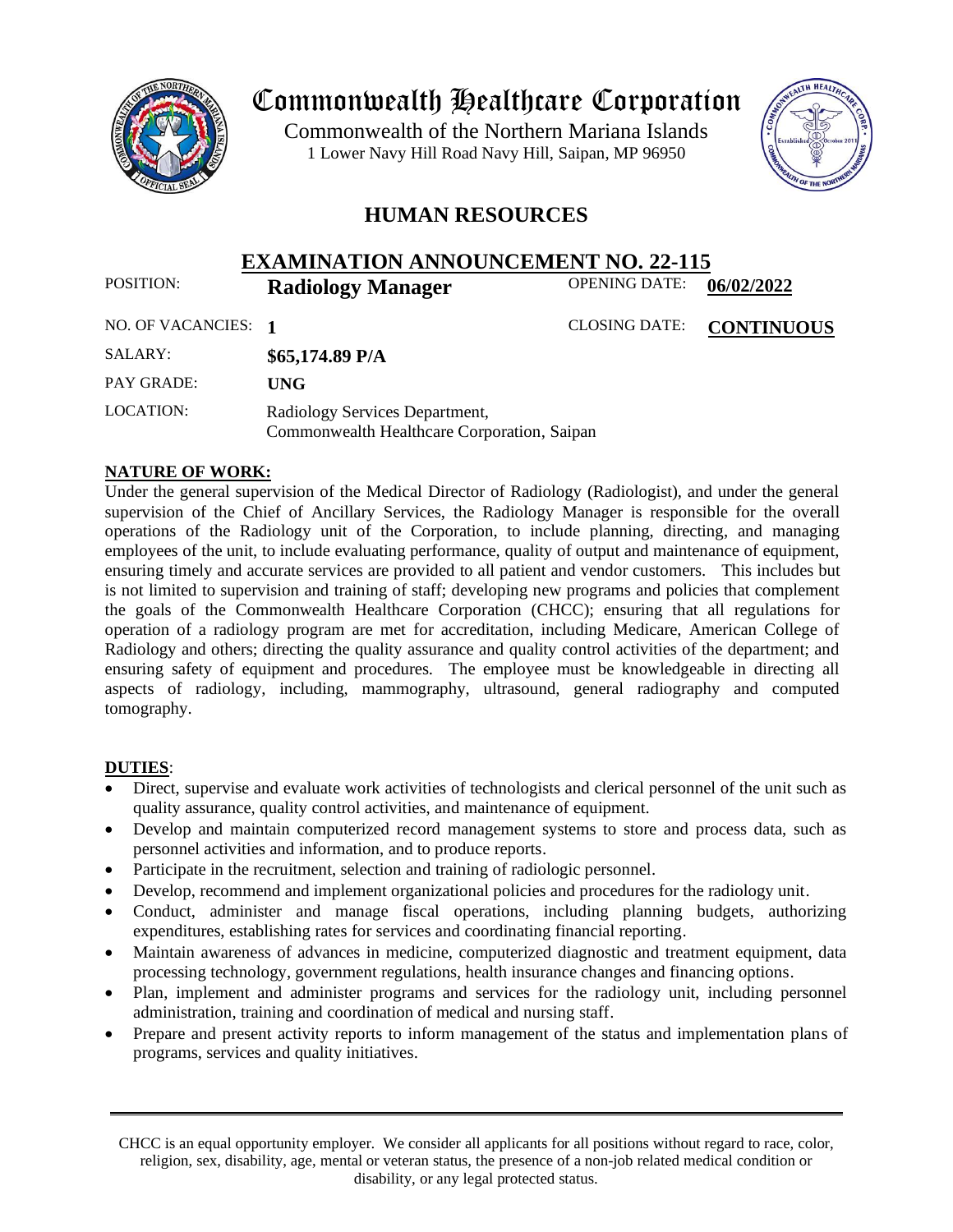- Establish work schedules and assignments for staff according to workload, space and equipment availability.
- Maintain communication between governing board, medical staff and department heads by attending board meetings and coordinating interdepartmental functioning.
- Maintain department records and accreditation documentation according to regulatory manuals and compliance to conditions of participation.
- Review and evaluate physician referral and patient records to determine diagnosis and treatment required.
- Inventory supplies and process purchase order to replenish as necessary.
- Provide guidance on sustaining quality of service in the unit operations.
- Engage with external consultants and partners to ensure patient images and radiologic equipment are of acceptable quality; consult with physicians and radiologist as needed.
- Ensures that department records, staffing equipment maintenance and procedures meet Medicare regulations, American College of Radiology (ACR) guidelines for Mammography, and any other applicable requirements for accreditation.
- Ensures compliance in meeting the Condition of Participation (CoP) requirement from Centers of Medicare and Medicaid Service (CMS): §482.26 Condition of Participation: Radiologic Services. The hospital must maintain, or have available, diagnostic radiologic services. If therapeutic services are also provided, they, as well as the diagnostic services, must meet professionally approved standards for safety and personnel qualifications.
- Provides periodic assistance with technical questions and training to Tinian Health Center and Rota Health Center as possible.
- Attends hospital committee meetings as assigned.
- Performs on-call duty as needed;
- Performs other related duties as assigned.

#### **QUALIFICATION REQUIREMENTS**:

**EDUCATION:** Bachelor of Science in Radiology or Healthcare Administration from a U.S. accredited program and is Registered by the ARRT (The American Registry of Radiologic Technologists) or with credentials recognized by U.S *or* Masters degree in Healthcare Administration from a U.S. accredited program.

**EXPERIENC:** If Bachelors degree, minimum of five (5) years of radiologic experience AND three (3) of those in radiologic unit management in a hospital setting. If Masters degree, must have two (2) years working in a healthcare setting.

**PREFERRED REQUIREMENTS:** A strong technical background is required, as is demonstrated leadership and excellent communication and problem-solving skills. Must have thorough knowledge of Medicare regulations and accreditation requirements for mammography and other programs in place at Commonwealth Health Center's Radiology Department. Position will require performance of routine and special radiologic as needed. This position requires average skill with computers and general office equipment.

**LICENSES/ CERTIFICATIONS:** Licensed by CNMI Health Care Professionals Licensing Board as Radiologic Technologist. Registered with American Registry of Radiologic Technologist. Registration in two from the following modalities – Mammography, Ultrasound and Computed Tomography (CT), more

CHCC is an equal opportunity employer. We consider all applicants for all positions without regard to race, color, religion, sex, disability, age, mental or veteran status, the presence of a non-job related medical condition or disability, or any legal protected status.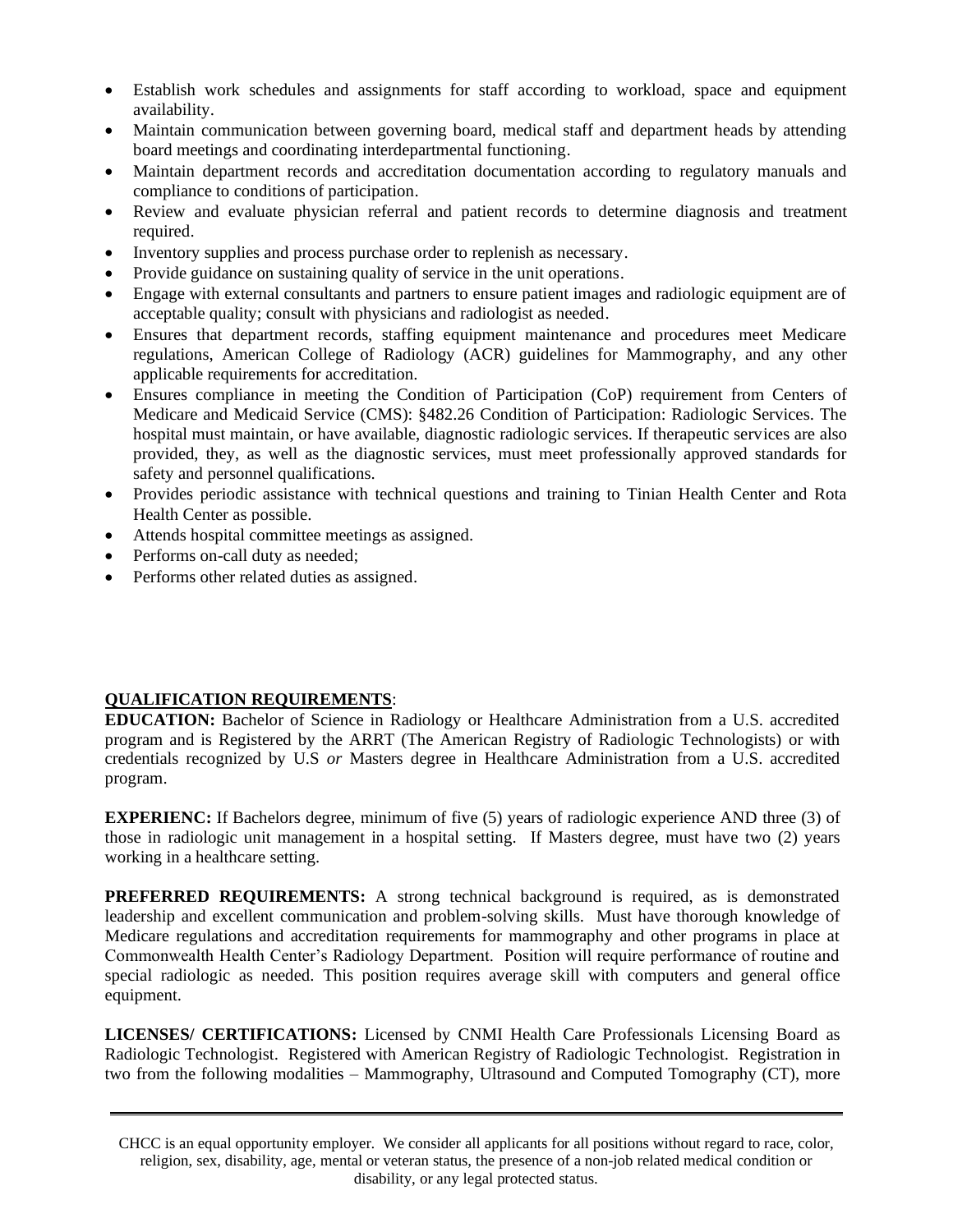than one modality preferred. Thorough knowledge of Medicare and American College of Radiology mammography accreditation or Joint Commission of Accreditation of Hospitals regulations.

#### **KNOWLEDGE:**

- Personnel and Human Resources Knowledge of principles and procedures for personnel recruitment, selection, training, compensation and benefits, labor relations and negotiation, and personnel information systems.
- Computers and Electronics Knowledge of circuit boards, processors, chips, electronic equipment, and computer hardware and software, including applications and programming.
- Medicine and Dentistry Knowledge of the information and techniques needed to diagnose and treat human injuries, diseases, and deformities. This includes symptoms, treatment alternatives, drug properties and interactions, and preventive health-care measures.
- Economics and Accounting Knowledge of economic and accounting principles and practices, the financial markets, banking and the analysis and reporting of financial data.

#### **SKILL:**

- Administration and Management Knowledge of business and management principles involved in strategic planning, resource allocation, human resources modeling, leadership technique, production methods, and coordination of people and resources.
- English Language Knowledge of the structure and content of the English language including the meaning and spelling of words, rules of composition, and grammar.
- Customer and Personal Service Knowledge of principles and processes for providing customer and personal services. This includes customer needs assessment, meeting quality standards for services, and evaluation of customer satisfaction.
- Clerical Knowledge of administrative and clerical procedures and systems such as word processing, managing files and records, stenography and transcription, designing forms, and other office procedures and terminology.

#### **ABILITY:**

- Law and Government Knowledge of laws, legal codes, court procedures, precedents, government regulations, executive orders, agency rules, and the democratic political process.
- Education and Training Knowledge of principles and methods for curriculum and training design, teaching and instruction for individuals and groups, and the measurement of training effects.
- Mathematics Knowledge of arithmetic, algebra, geometry, calculus, statistics, and their applications.
- Public Safety and Security Knowledge of relevant equipment, policies, procedures, and strategies to promote effective local, state, or national security operations for the protection of people, data, property, and institutions.

### **CONDITIONAL REQUIREMENTS:**

Employment is contingent upon successful clearing of pre-employment health screening (Covid-19 vaccine required) and drug screening in accordance with CHCC policy.

### **OTHERS:**

This position is a Full-Time employment status and requires at least 40 hours per week. This position is **"Exempt"**, or is not eligible to receive overtime compensation pursuant to the Fair Labor Standards Act (FLSA) of 1938 Federal Law. Regular operating hours of the Commonwealth Healthcare Corporation will

CHCC is an equal opportunity employer. We consider all applicants for all positions without regard to race, color, religion, sex, disability, age, mental or veteran status, the presence of a non-job related medical condition or disability, or any legal protected status.